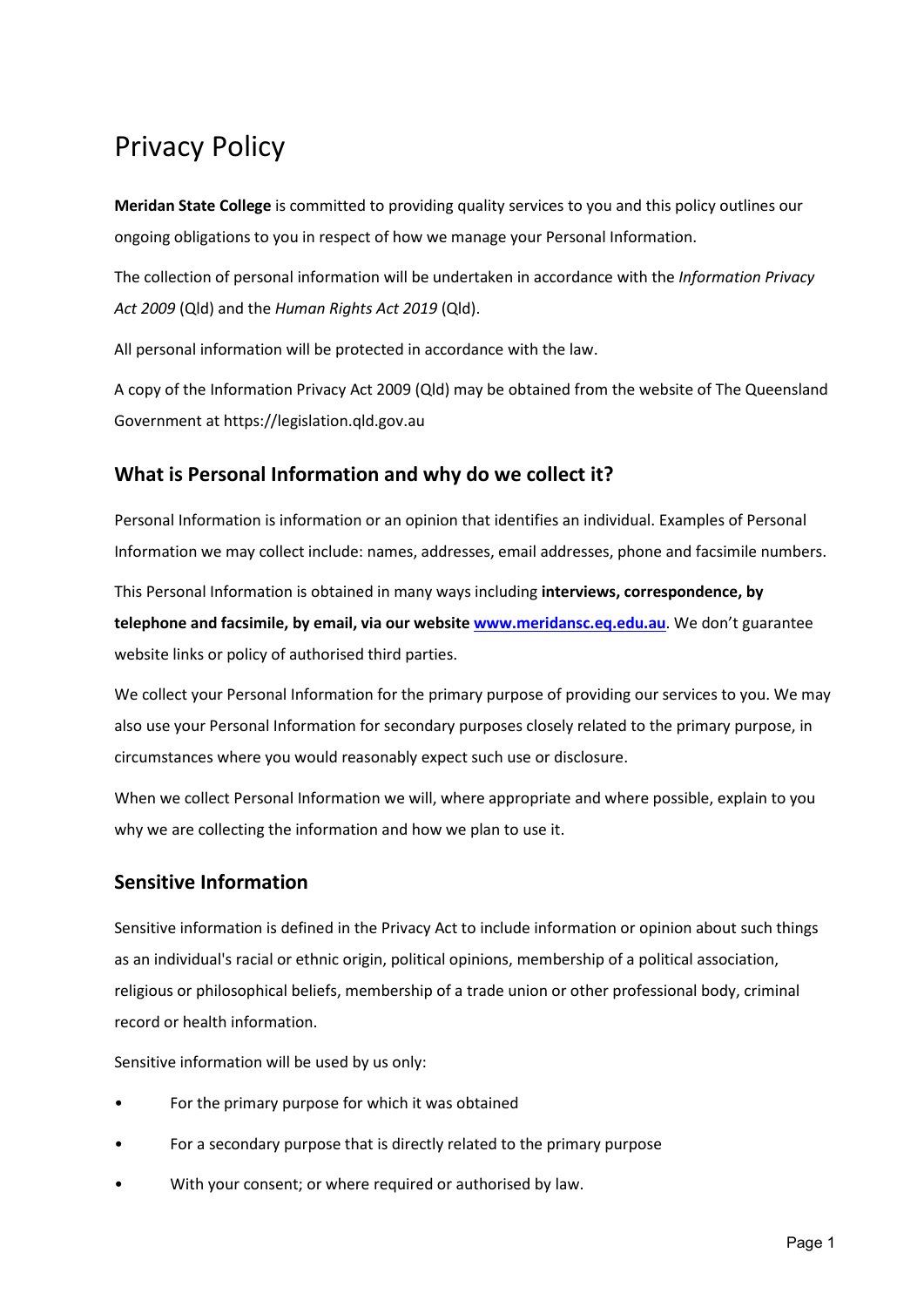# **Third Parties**

Where reasonable and practicable to do so, we will collect your Personal Information only from you. However, in some circumstances we may be provided with information by third parties. In such a case we will take reasonable steps to ensure that you are made aware of the information provided to us by the third party.

#### **Disclosure of Personal Information**

Your Personal Information may be disclosed in a number of circumstances including the following:

- Third parties where you consent to the use or disclosure; and
- Where required or authorised by law.

#### **Security of Personal Information**

Your Personal Information is stored in a manner that reasonably protects it from misuse and loss and from unauthorized access, modification or disclosure.

When your Personal Information is no longer needed for the purpose for which it was obtained, we will take reasonable steps to destroy or permanently de-identify your Personal Information. However, most of the Personal Information is or will be stored in client files which will be kept by us for a minimum of 7 years.

#### **Access to your Personal Information**

You may access the Personal Information we hold about you and to update and/or correct it, subject to certain exceptions. If you wish to access your Personal Information, please contact us in writing.

**Meridan State College** will not charge any fee for your access request, but may charge an administrative fee for providing a copy of your Personal Information.

In order to protect your Personal Information, we may require identification from you before releasing the requested information.

#### **Maintaining the Quality of your Personal Information**

It is an important to us that your Personal Information is up to date. We will take reasonable steps to make sure that your Personal Information is accurate, complete and up-to-date. If you find that the information we have is not up to date or is inaccurate, please advise us as soon as practicable so we can update our records and ensure we can continue to provide quality services to you.